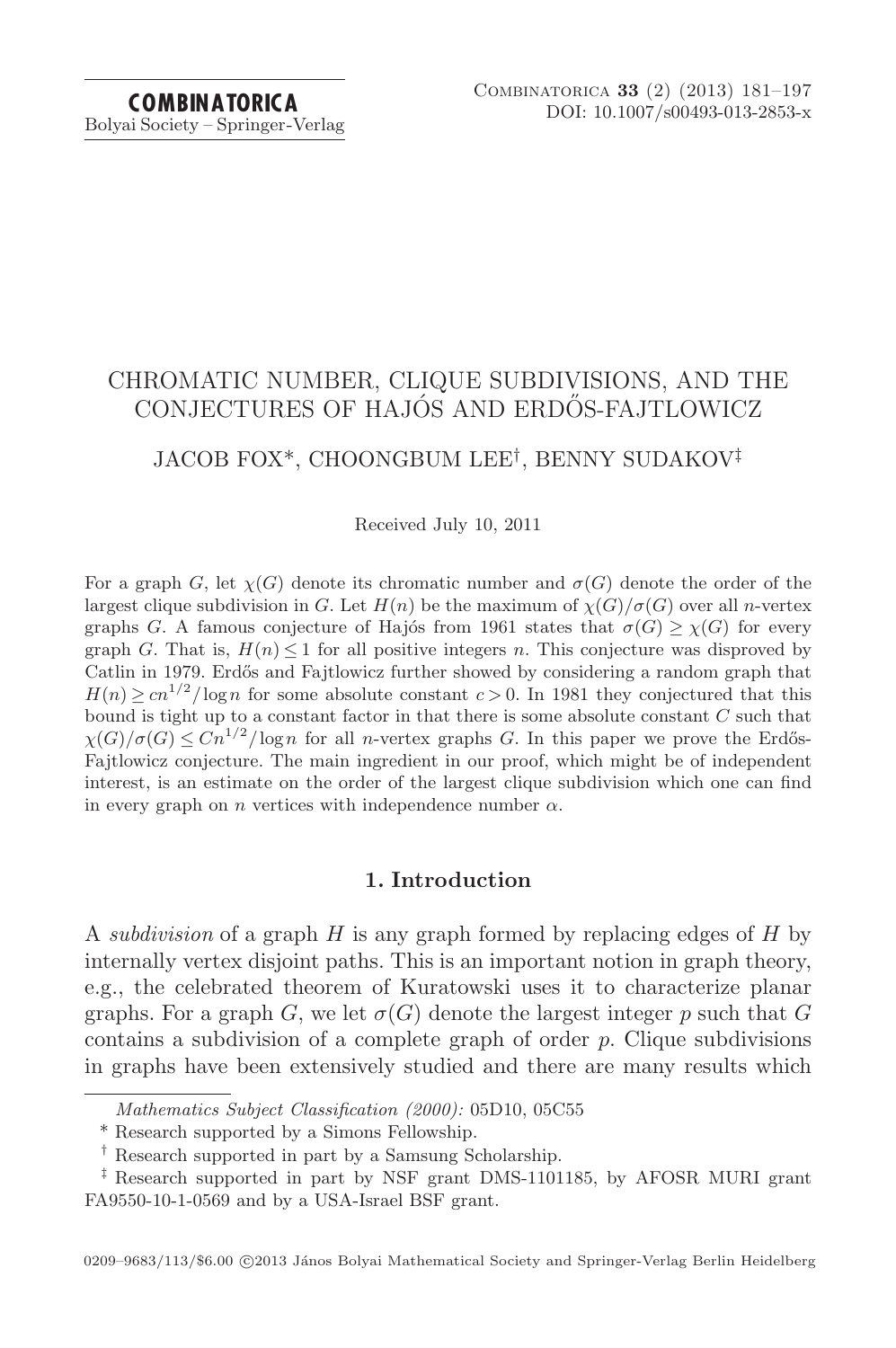give sufficient conditions for a graph G to have large  $\sigma(G)$ . For example, Bollobás and Thomason [5], and Komlós and Szemerédi [13] independently proved that every graph of average degree at least d has  $\sigma(G) \geq c d^{1/2}$  for some absolute constant c. Motivated by a conjecture of Erdős, in  $[2]$  the authors further showed that when  $d = \Omega(n)$  in the above subdivision one can choose all paths to have length two. Similar result for subdivisions of general graphs with  $O(n)$  edges (a clique of order  $O(\sqrt{n})$  clearly satisfies this) was obtained in [10].

For a given graph G, let  $\chi(G)$  denote its chromatic number. A famous conjecture made by Hajós in 1961 states that  $\sigma(G) \geq \chi(G)$ . Dirac [7] proved that this conjecture is true for all  $\chi(G) \leq 4$ , but in 1979, Catlin [6] disproved the conjecture for all  $\chi(G) \geq 7$ . Subsequently, several researchers further studied this problem. On the negative side, by considering random graphs, Erdős and Fajtlowicz [8] in 1981 showed that the conjecture actually fails for almost all graphs. On the positive side, recently K¨uhn and Osthus [16] proved that all graphs of girth at least 186 satisfy Hajós' conjecture. Thomassen  $[19]$ studied the relation of Hajos' conjecture to several other problems of graph theory such as Ramsey theory, maximum cut problem, etc., and discovered many interesting connections.

In this paper, we revisit Hajós' conjecture and study to what extent the chromatic number of a graph can exceed the order of its largest clique subdivision. Let  $H(n)$  denote the maximum of  $\chi(G)/\sigma(G)$  over all n-vertex graphs G. The example of graphs given by Erdős and Fajtlowicz which disprove Hajós' conjecture in fact has  $\sigma(G) = \Theta(n^{1/2})$  and  $\chi(G) = \Theta(n/\log n)$ . Thus it implies that  $H(n) = \Omega(n^{1/2}/\log n)$ . In [8], Erdős and Fajtlowicz conjectured that this bound is tight up to a constant factor so that  $H(n) = O(n^{1/2}/\log n)$ . Our first theorem verifies this conjecture.

**Theorem 1.1.** *There exists an absolute constant* C *such that*  $H(n) \leq$  $Cn^{1/2}/\log n$  *for*  $n > 2$ *.* 

The proof shows that we may take  $C = 10^{120}$ , although we do not try to optimize this constant. For the random graph  $G = G(n, p)$  with  $0 < p < 1$ fixed, Bollobás and Catlin [4] determined  $\sigma(G)$  asymptotically almost surely and later Bollobás [3] determined  $\chi(G)$  asymptotically almost surely. These results imply, by picking the optimal choice  $p = 1 - e^{-2}$ , the lower bound  $H(n) \geq \left(\frac{1}{e\sqrt{2}} - o(1)\right) n^{1/2} / \log n.$ <br>For a graph  $G$  let  $o(G)$  de

For a graph G, let  $\alpha(G)$  denote its independence number. Theorem 1.1 actually follows from the study of the relation between  $\sigma(G)$  and  $\alpha(G)$ , which might be of independent interest. Let  $f(n, \alpha)$  be the minimum of  $\sigma(G)$  over all graphs G on n vertices with  $\alpha(G) \leq \alpha$ .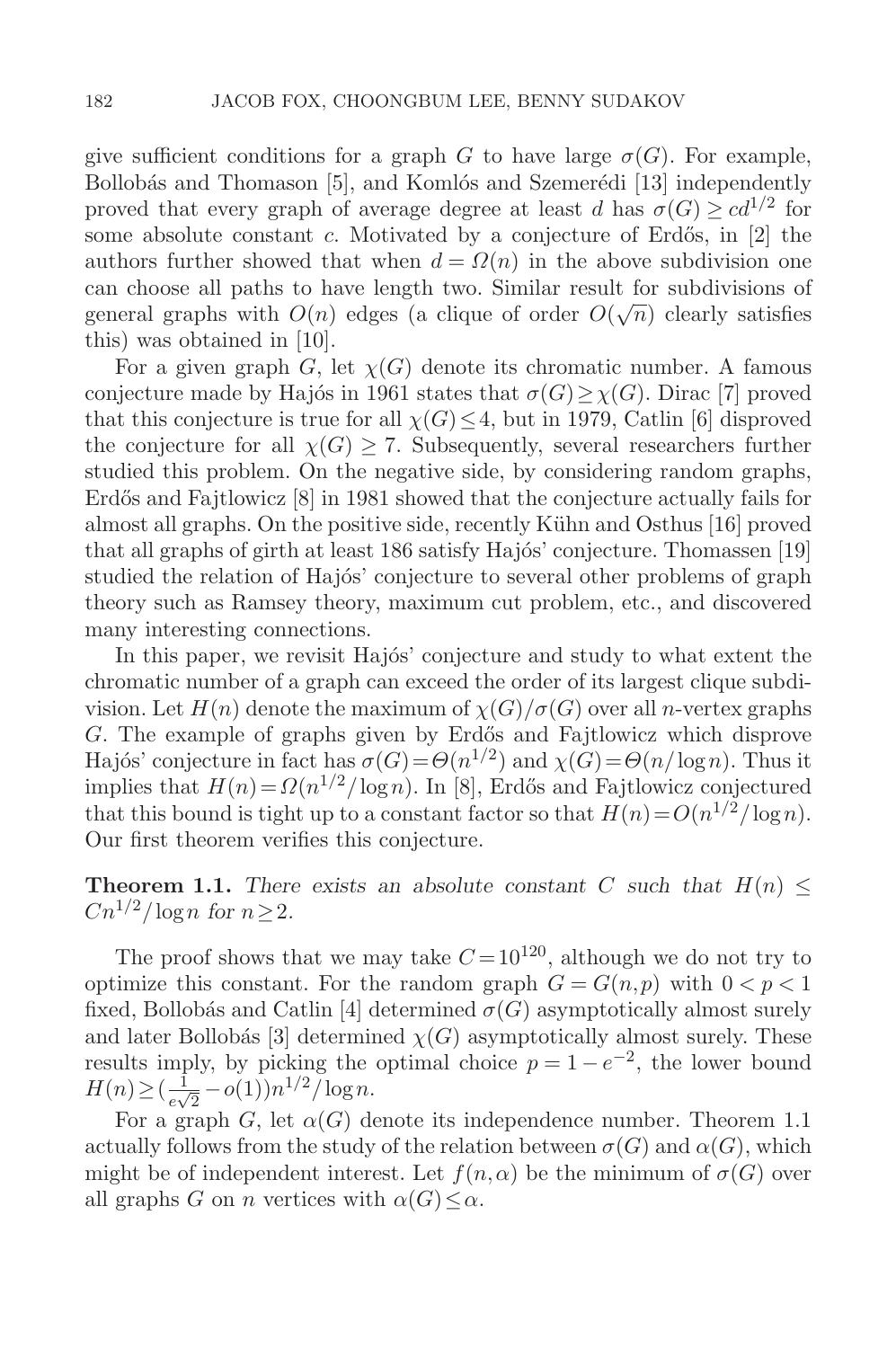**Theorem 1.2.** There exist absolute positive constants  $c_1$  and  $c_2$  such that *the following holds.*

- *1.* If  $\alpha < 2\log n$ , then  $f(n, \alpha) \geq c_1 n^{\frac{\alpha}{2\alpha 1}}$ , and
- 2. if  $\alpha = a \log n$  for some  $a \ge 2$ , then  $f(n, \alpha) \ge c_2 \sqrt{\frac{n}{a \log a}}$ .

Note that for  $\alpha = 2\log n$ , both bounds from the first and second part gives  $f(n,\alpha) \geq \Omega(\sqrt{n})$ . Moreover, both parts of this theorem establish the correct order of magnitude of  $f(n, \alpha)$  for some range of  $\alpha$ . For  $\alpha = 2$ , it can be shown that in the triangle-free graph constructed by Alon [1], every set of size at least  $37n^{2/3}$  contains at least n edges. This implies that the complement of this graph has independence number 2 and the largest clique subdivision of size  $t < 37n^{2/3}$ . Indeed, if there is a clique subdivision of order  $t\geq 37n^{2/3}$ , then between each of the at least n pairs of nonadjacent vertices among the t vertices of the subdivided clique, there is at least one additional vertex along the path between them in the subdivision. However, this would require at least  $t+n$  vertices in the *n*-vertex graph, a contradiction. On the other hand, for  $\alpha = \Theta(\log n)$ , by considering  $G(n, p)$  with constant  $0 < p < 1$ , one can see that the second part of Theorem 1.2 is tight up to the constant factor. Even for  $\alpha = o(\log n)$ , by considering the complement of  $G(n, p)$  for suitable  $p \ll 1$ , one can easily verify that there exists an absolute constant c' such that  $f(n, \alpha) \leq O(n^{\frac{1}{2} + \frac{c'}{\alpha}})$ .

Theorem 1.2 can also be viewed as a Ramsey-type theorem which establishes an upper bound on the Ramsey number of a clique subdivision versus an independent set.

**Notation**. A graph  $G = (V, E)$  is given by a pair of its vertex set  $V = V(G)$ and edge set  $E = E(G)$ . The edge density of G is the ratio  $|E|/{\binom{|V|}{2}}$ . For a subset X of vertices, we use  $G[X]$  to denote the induced subgraph of G on the set  $X$ . Throughout the paper log denotes the natural logarithm. We systematically omit floor and ceiling signs whenever they are not crucial, for the sake of clarity of presentation. We also do not make any serious attempt to optimize absolute constants in our statements and proofs.

## **2. Deducing Theorem 1.1 from Theorem 1.2**

Theorem 1.1 is a quick corollary of Theorem 1.2. To see this, let  $C =$  $\max\left(e^8, \frac{16}{c_1e}, \frac{4}{c_2\sqrt{e}}\right)$ , where  $c_1, c_2$  are the constants from Theorem 1.2. We will prove Theorem 1.1 by induction on n. Suppose we want to prove the claim for n, and are given a graph G on n vertices with  $\chi(G) = k$ . We may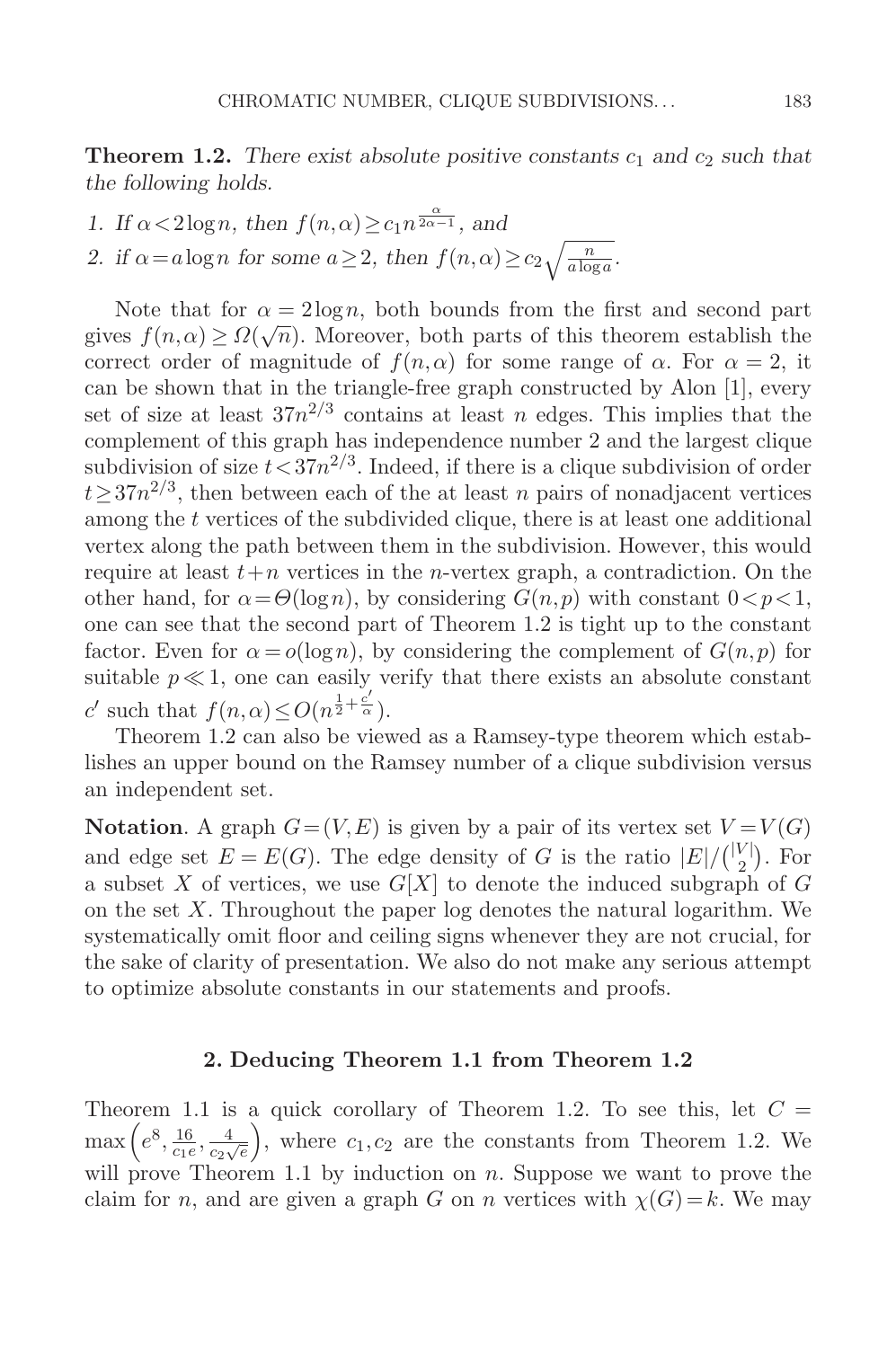assume that  $k \geq C$  (and thus  $n \geq C$ ) as otherwise the claim is trivially true. If  $\alpha := \alpha(G) \langle 4n/k$ , then the bounds in Theorem 1.2 easily give us the desired bound. Indeed, consider the two cases. Let  $a = \alpha / \log n$ . If also  $\alpha < 2 \log n$ , so that  $a < 2$ , we can use the first part of Theorem 1.2 to get

$$
\frac{\chi(G)}{\sigma(G)} \le \frac{k}{c_1 n^{\frac{\alpha}{2\alpha - 1}}} \le \frac{k}{c_1 n^{\frac{1}{2} + \frac{1}{4\alpha}}} < \frac{4n/\alpha}{c_1 n^{\frac{1}{2} + \frac{1}{4\alpha}}}
$$

$$
= \frac{n^{1/2}}{\log n} \cdot \frac{4}{c_1 a e^{\frac{1}{4a}}} \le \frac{n^{1/2}}{\log n} \cdot \frac{16}{c_1 e} \le C \frac{n^{1/2}}{\log n},
$$

where we used the fact that the minimum of  $ae^{\frac{1}{4a}}$  in the domain  $(0,2]$  occurs at  $a = 1/4$ . If  $\alpha(G) \geq 2\log n$ , so that  $a \geq 2$ , then by using the second part of Theorem 1.2 we get

$$
\frac{\chi(G)}{\sigma(G)} \le \frac{\sqrt{a \log a} \cdot k}{c_2 \sqrt{n}} \le \frac{\sqrt{a \log a} \cdot 4n/(a \log n)}{c_2 \sqrt{n}}
$$

$$
= \frac{n^{1/2}}{\log n} \cdot \frac{4\sqrt{\log a}}{c_2 \sqrt{a}} \le \frac{n^{1/2}}{\log n} \cdot \frac{4}{c_2 \sqrt{e}} \le C \frac{n^{1/2}}{\log n},
$$

where we used the fact that the maximum of  $\frac{\log a}{a}$  occurs at  $a=e$ .

Otherwise,  $\alpha(G) > 4n/k$ . By deleting a maximum independent set, we get an induced subgraph G' on  $n' \leq n-4n/k$  vertices, with chromatic number at least  $k-1$ , and a clique subdivision of size at least  $\sigma(G') \geq \chi(G')/H(n') \geq$  $(k-1)/H(n')$ . Note that if  $n' < e^2$ , then  $k \leq 1+n' < 9 < C$ , and this case was already settled. So we may assume  $n' \geq e^2$ . Hence, by induction on n, we have

(1) 
$$
\frac{\chi(G)}{\sigma(G)} \le \frac{k}{\sigma(G')} \le \left(\frac{k}{k-1}\right) H(n') \le \frac{k}{k-1} \cdot \frac{Cn'^{1/2}}{\log n'}.
$$

As the function  $x^{1/2}/\log x$  is increasing for  $x>e^2$ , the right-hand side of (1) is maximized at  $n' = (1-4/k)n$ . Consequently, we have

$$
\frac{\chi(G)}{\sigma(G)} \le \frac{k}{k-1} \cdot \frac{Cn'^{1/2}}{\log n'}
$$
\n
$$
\le \left(\frac{k}{k-1}\right) \left(1 - \frac{4}{k}\right)^{1/2} \left(1 + \frac{\log(1 - 4/k)}{\log n}\right)^{-1} \frac{Cn^{1/2}}{\log n}
$$
\n
$$
\le \left(1 - \frac{1}{k}\right) \left(1 + \frac{\log(1 - 4/k)}{\log n}\right)^{-1} \frac{Cn^{1/2}}{\log n}
$$
\n
$$
\le \left(1 - \frac{1}{k}\right) \left(1 - \frac{8}{k \log n}\right)^{-1} \frac{Cn^{1/2}}{\log n} \le C \frac{n^{1/2}}{\log n},
$$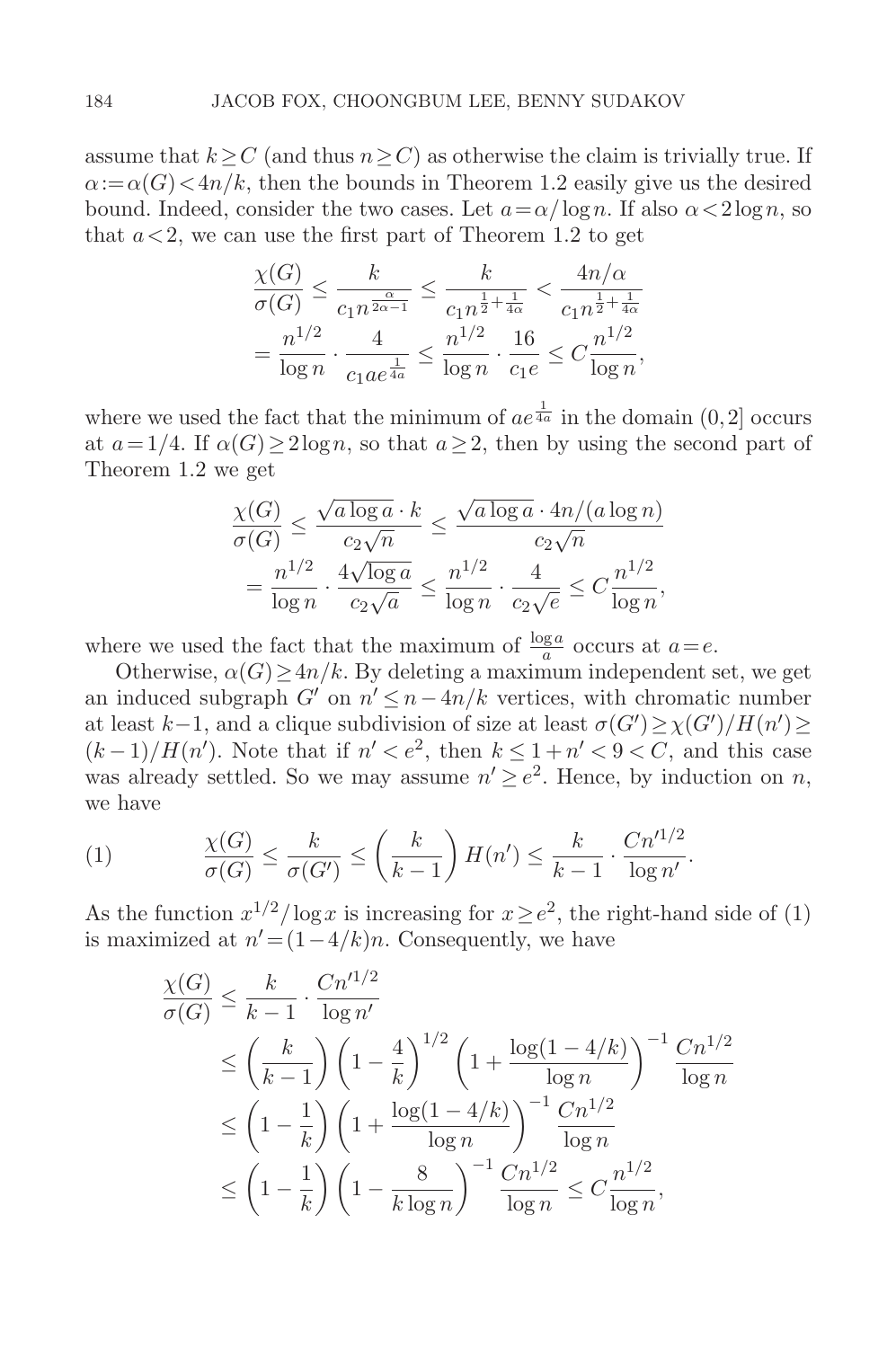where in the second to last inequality we used

$$
\log(1-x) = -\left(x + \frac{x^2}{2} + \frac{x^3}{3} + \dotsb\right) > -(x + x^2 + x^3 + \dotsb) > -2x
$$

for  $0 < x < 1/2$ , which holds with  $x = 4/k$  from  $k \ge C \ge e^8$ , and in the last inequality we used  $n \ge C \ge e^8$ . We therefore have  $H(n) \le Cn^{1/2}/\log n$ , which completes the proof. ■ completes the proof.

## **3. Tools and the idea of the proof**

The proof of Theorem 1.2 makes use of four main tools that we describe in this section. In the end of the section we outline the proof of Theorem 1.2 using these tools.

Our first tool is a theorem independently proved by Bollobás and Thomason [5], and Komlós and Szemerédi [13]. They determined up to a constant factor the minimum number of edges which guarantees a  $K_t$ -subdivision in a graph on  $n$  vertices, solving an old conjecture made by Erdős and Hajnal, and also by Mader.

**Theorem 3.1. (Bollobás-Thomason, Komlós-Szemerédi)** *Every graph* G with *n* vertices and at least  $256t^2n$  edges satisfies  $\sigma(G) \geq t$ .

We remark that Theorem 3.1 implies  $H(n) = O(n^{1/2})$ . Indeed, a graph  $G$  with chromatic number  $k$  has a subgraph with minimum degree at least k−1 and hence by Theorem 3.1 satisfies  $\sigma(G) = \Omega(k^{1/2})$ . We thus get  $\frac{\chi(G)}{\sigma(G)} =$  $O(k^{1/2}) = O(n^{1/2})$ . As this bound holds for all G on n vertices, we have  $H(n) = O(n^{1/2})$ . Our goal is to prove the better bound  $H(n) = O(n^{1/2}/\log n)$ .

The theorem above can be used as a black box to indirectly construct clique subdivisions in certain cases. However, in order to directly construct a large clique subdivision in a graph, we first find a large subset in which only a small number of edges is missing, and then for each such missing edge, find internally vertex-disjoint paths connecting the two endpoints. For technical reasons, we reverse the two steps. That is, we first find a large subset of vertices such that every pair of vertices can be connected by many internally vertex-disjoint paths (Lemma 3.2), and then find a further subset in which only a small proportion of edges is missing (Lemma 3.3). It would be nice if these two steps were sufficient in proving Theorem 1.1. Unfortunately, a naive application of these two steps together with Theorem 3.1 will only imply our main result for a certain range of parameters, more precisely, when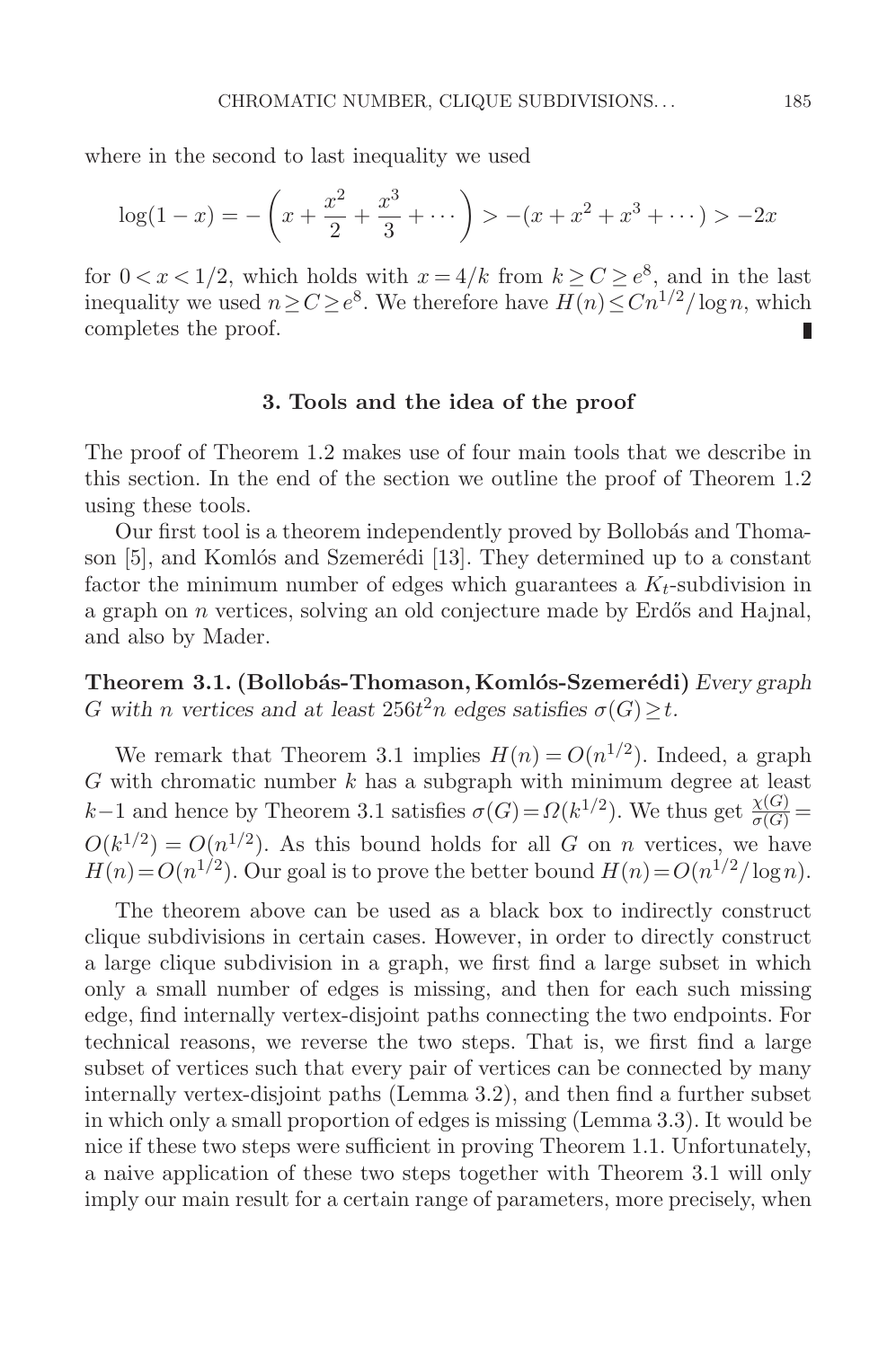the graph is dense enough depending on the independence number. Thus to handle the case when the graph is sparse, we develop another lemma (Lemma 3.4), which essentially says that in the sparse case, we can find a subgraph in which the parameters work (see the discussion before Lemma 3.4).

The next tool is based on a simple yet surprisingly powerful lemma whose proof uses a probabilistic argument known as dependent random choice. Early versions of this technique were developed in the papers [12,14,17]. Later, variants were discovered and applied to various problems in Ramsey theory and extremal graph theory (see the survey [11] for more details). The following lemma says that every graph of large enough density contains a large subset in which every pair of vertices are connected by many internally vertex-disjoint paths.

**Lemma 3.2.** Assume that d and n are given so that  $d^2n \ge 1600$ . If  $G =$  $(V, E)$  *has n vertices and edge density d, then there is a vertex subset*  $U \subset V$ *with*  $|U| \geq dn/50$  *vertices such that every pair of vertices in* U *have at least* 10−9d5n *internally vertex-disjoint paths of length* 4 *which uses only vertices from*  $V \setminus U$  *as internal vertices.* 

**Proof.** Let  $V_1$  be a random subset of V of size  $\lceil n/2 \rceil$  and let  $V_2 = V \setminus V_1$ .<br>Then it is easy to shock that  $\mathbb{F}[e(V, V)] \setminus {}^d(P)$  and therefore we may night Then it is easy to check that  $\mathbb{E}[e(V_1, V_2)] \geq \frac{d}{2} {n \choose 2}$  and therefore we may pick such a partition  $V = V_1 \cup V_2$  with  $e(V_1, V_2) \geq \frac{1}{2} {n \choose 2}$ . Throughout the proof we<br>restrict our graph to the binartite graph induced by the edges between V. restrict our graph to the bipartite graph induced by the edges between  $V_1$ and  $V_2$ .

Pick a vertex  $v_0 \in V_2$  uniformly at random, and let  $X \subset V_1$  be the neighborhood of  $v_0$ . The probability of a fixed vertex  $v \in V_1$  belonging to X is  $\mathbb{P}(v \in X) = \deg(v)/|V_2|$  and thus by the Cauchy-Schwarz inequality and  $n \geq 2$ ,

$$
\mathbb{E}[|X|^2] \ge \mathbb{E}[|X|]^2 = \left(\sum_{v \in V_1} \frac{\deg(v)}{|V_2|}\right)^2
$$
  
=  $\left(\frac{e(V_1, V_2)}{|V_2|}\right)^2 \ge \left(\frac{d(n-1)}{2}\right)^2 \ge \frac{d^2 n^2}{16}.$ 

Call a pair  $(v, w)$  of vertices in  $V_1$  bad if v and w have at most  $d^2n/800$ common neighbors, and call it good otherwise. Let b be the number of bad pairs in X. Note that for a bad pair  $(v, w)$ , the probability that both v and w belongs to X is at most  $\mathbb{P}(v,w \in X) \leq d^2n/(800|V_2|)$ . Consequently, the expectation of b is at most

$$
\mathbb{E}[b] \le \frac{d^2n}{800|V_2|} \binom{n}{2} \le \frac{d^2n^2}{800}.
$$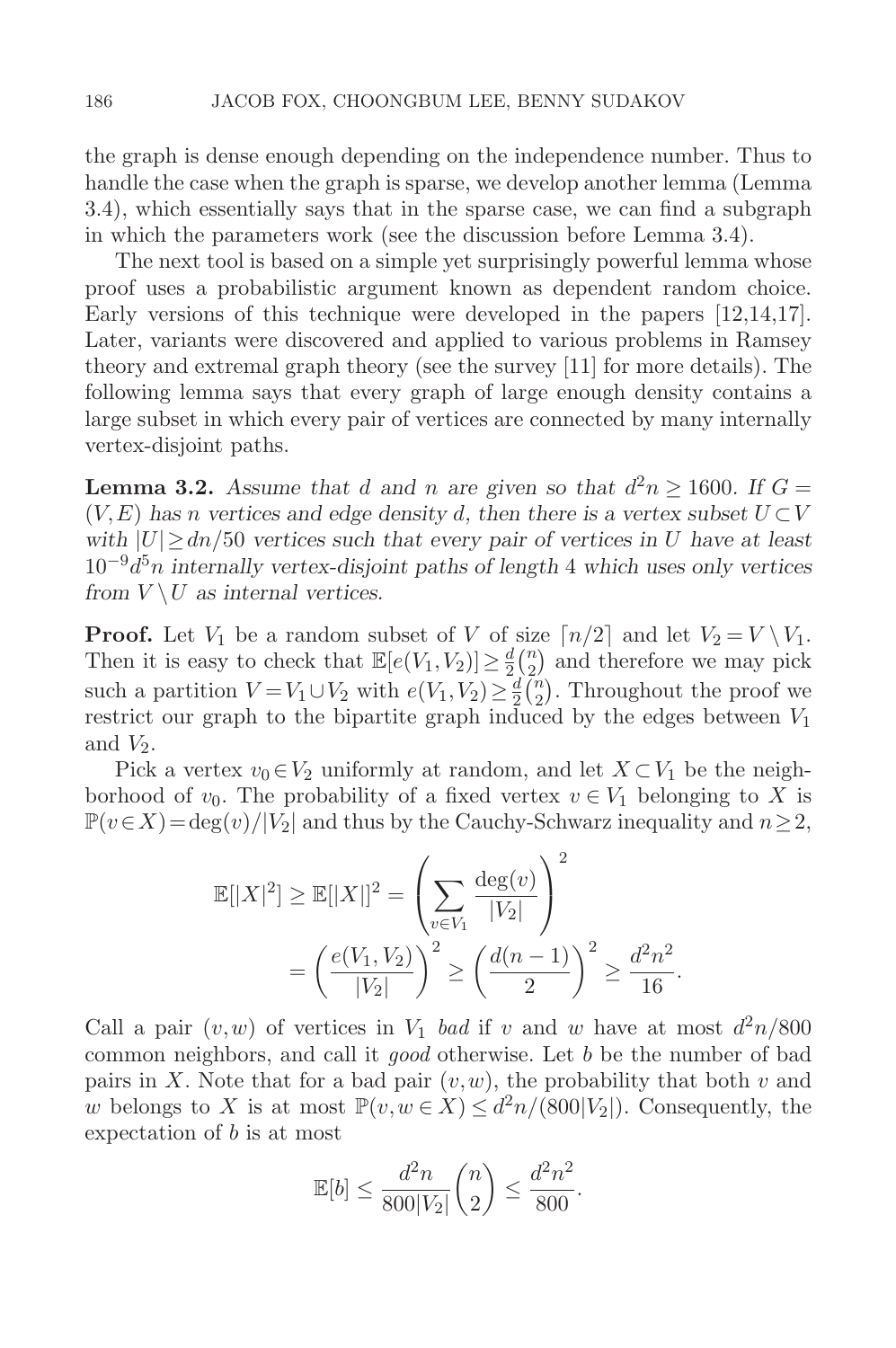Thus we have

$$
\mathbb{E}[|X|^2 - 40b] \ge \frac{d^2n^2}{80}.
$$

Therefore we have a choice of  $v_0$  for which  $|X|^2 - 40b \ge d^2n^2/80 \ge 0$ . Fix this choice of  $v_0$  (and X) Note that this in porticular inplies  $|X| \ge d_n/10$  and choice of  $v_0$  (and X). Note that this in particular implies  $|X| > dn/10$  and  $b \le |X|^2/40.$ 

Call a vertex in X bad if it forms a bad pair with at least  $|X|/4$  vertices in X. By the bound on b, we know that there are at most  $|X|/5$  bad vertices in X. Let U be an arbitrary subcollection of non-bad vertices in X of size  $|X|/5 \geq dn/50$ . We claim that U is a set which has all the claimed properties.

Since the vertices of U form a bad pair with at most  $|X|/4$  vertices in X, for every two distinct vertices v, w in U, the number of vertices in  $X \setminus U$ with which both  $v, w$  form a good pair is at least

$$
|X| - |U| - 2 \cdot \frac{|X|}{4} = \frac{3|X|}{10}.
$$

Moreover, whenever we have a vertex  $x$  which forms a good pair with both  $v$  and  $w$ , by the definition of a good pair, we can find at least  $(d^{2}n/800)(d^{2}n/800 - 1)$  paths of length 4 connecting v and w which uses only vertices from  $V \setminus U$  as internal vertices. Therefore by collecting the facts, we see that given  $d^2n \ge 1600$ , the number of such paths of length 4 between  $v$  and  $w$  is at least

$$
\left(\frac{3|X|}{10}\right) \cdot \left(\frac{d^2n}{800}\right) \left(\frac{d^2n}{800} - 1\right) \ge \frac{3d^5n^3}{100 \cdot 800 \cdot 1600} \ge 10^{-8}d^5n^3.
$$

Note that interior (without endpoints) of any given path of length 4 connecting v and w can intersect at most  $3n^2$  other such paths. This implies that there are at least  $10^{-8}d^5n^3/(3n^2) \ge 10^{-9}d^5n$  internally vertex-disjoint paths connecting v and w which uses only vertices from  $V \setminus U$  as internal vertices. This completes the proof. vertices. This completes the proof.

The following lemma asserts that every graph of small independence number contains a large subset in which only a small proportion of edges are missing.

**Lemma 3.3.** Let  $0 < \rho < 1$  and  $\alpha$  be a positive integer. Then for every *positive integer*  $s \leq \lceil \rho^{\alpha-1} n \rceil$ , every graph G on n vertices with independence *number at most*  $\alpha$  *contains a subset of size* s with at most  $\rho s^2$  *nonadjacent pairs of vertices.*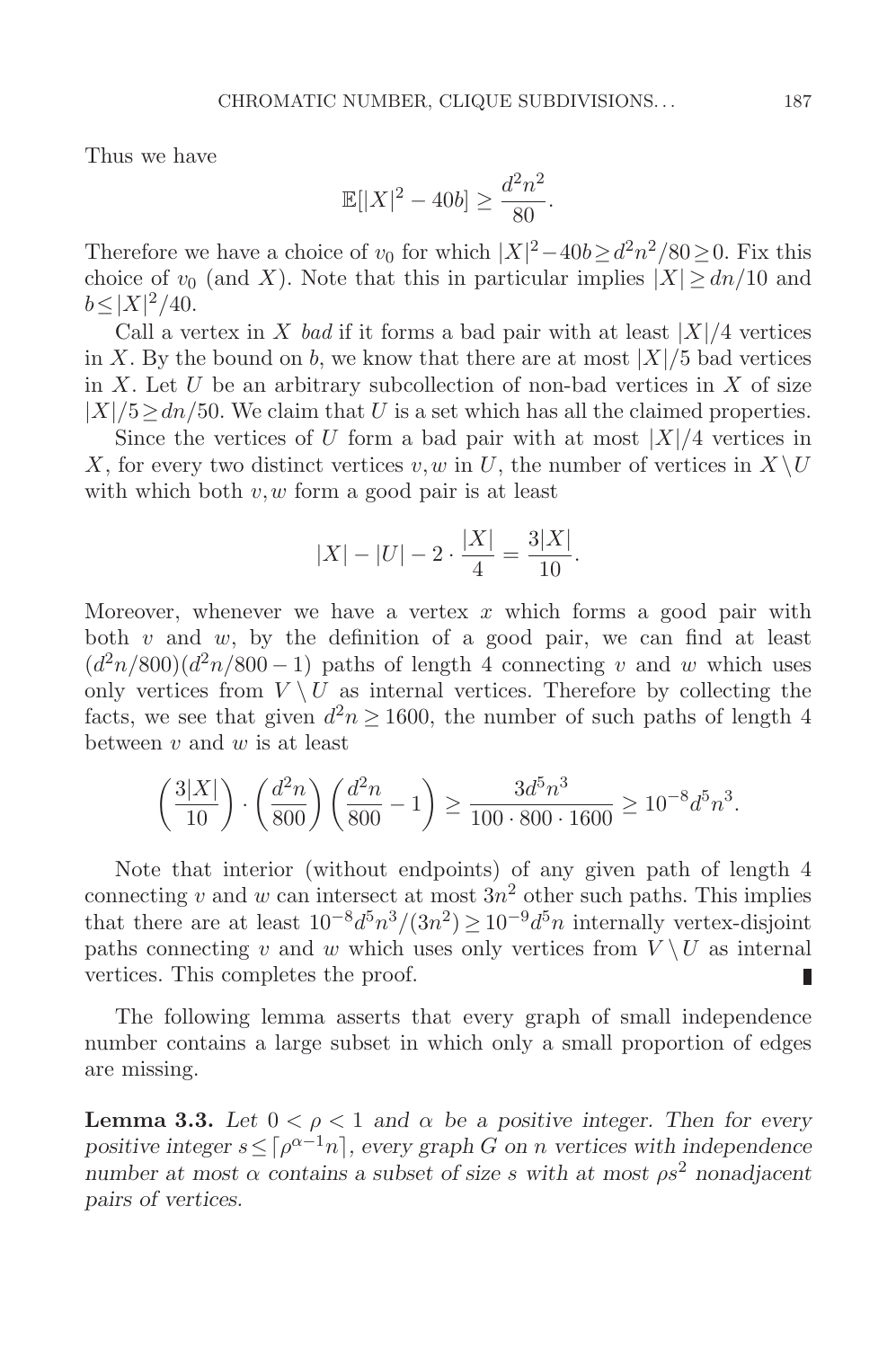**Proof.** If  $s = 1$ , then the claim is clearly true. Thus we assume that  $s \geq 2$ . Let t be an integer satisfying  $t \geq s$ . It suffices to find a subset of order t which has at most  $\rho t^2/2$  nonadjacent pairs, since by an averaging argument over all subsets of this t-set of order s, we can find a subset of order s which has at most

$$
\frac{\rho t^2}{2\binom{t}{2}} \cdot \binom{s}{2} \le \rho s^2
$$

edges missing.

Let  $V_0 = V(G)$ . We will find a sequence  $V_0 \supset V_1 \supset \cdots$  of subsets such that the induced subgraph of G with vertex set  $V_i$  has independence number at most  $\alpha - i$  and at least  $\rho^i n$  vertices. Notice this is satisfied for  $i = 0$ . If  $V_i$ has a vertex which has at least  $\rho|V_i|$  non-neighbors in  $V_i$ , then let  $V_{i+1} \subset V_i$ be the subset of non-neighbors, so  $|V_{i+1}| \ge \rho |V_i|$ . Since the induced subgraph of G with vertex set  $V_{i+1}$  has independence number at most  $\alpha - i - 1$ , we can continue the induction. Otherwise, every vertex of  $V_i$  has less than  $\rho|V_i|$ non-neighbors, so there are less than  $\rho |V_i|^2/2$  nonadjacent pairs in  $V_i$ , in which case we are done. If this process continues through  $\alpha-1$  steps, we get a set  $V_{\alpha-1}$  of order at least  $\rho^{\alpha-1}n$ , and independence number at most one, so this is a clique of order at least s, which completes the proof. so this is a clique of order at least s, which completes the proof.

Suppose we are trying to prove Theorem 1.2 for  $\alpha < 2\log n$ . First apply Lemma 3.1 to find a subset U of size  $\Omega(dn)$  in which each pair is connected by  $\Omega(d^5n)$  internally vertex-disjoint paths of length 4. Then apply Lemma 3.3 to U with a suitable choice of  $\rho$ , and hope to find a subset of size  $\Omega(n^{\alpha/(2\alpha-1)})$ , in which  $O(d^5n)$  edges are missing. By Lemma 3.2 we can use internally vertex-disjoint paths of length 4 instead of missing edges to get a clique subdivision on these vertices. A crucial observation is that this only works if  $U$  is large enough (that is, if  $d$  is large enough).

Our next lemma can be used to overcome this difficulty. The idea of this lemma first appeared in a 1972 paper of Erdős-Szemerédi [9], and has also been useful in other problems (for example, [18]). It shows that if a sparse graph does not have large independence number, then it contains an induced subgraph with many vertices whose independence number is much smaller then in the original graph. We will later see that with the help of this lemma, the strategy above can be modified to find a subset of size  $\Omega(n^{\alpha/(2\alpha-1)})$  with  $O(d^5n)$  non-adjacent pairs (we use the same strategy for  $\alpha \geq 2\log n$ ).

**Lemma 3.4.** Let  $0 < d \leq 1$ . Let G be a graph, I be a maximum independent *set of* G with  $|I| = \alpha$ , and  $V_1$  be a vertex subset of  $V \setminus I$  with  $|V_1| = N$  such *that each vertex in*  $V_1$  *has at most*  $d|I|$  *neighbors in* I. Then there is a subset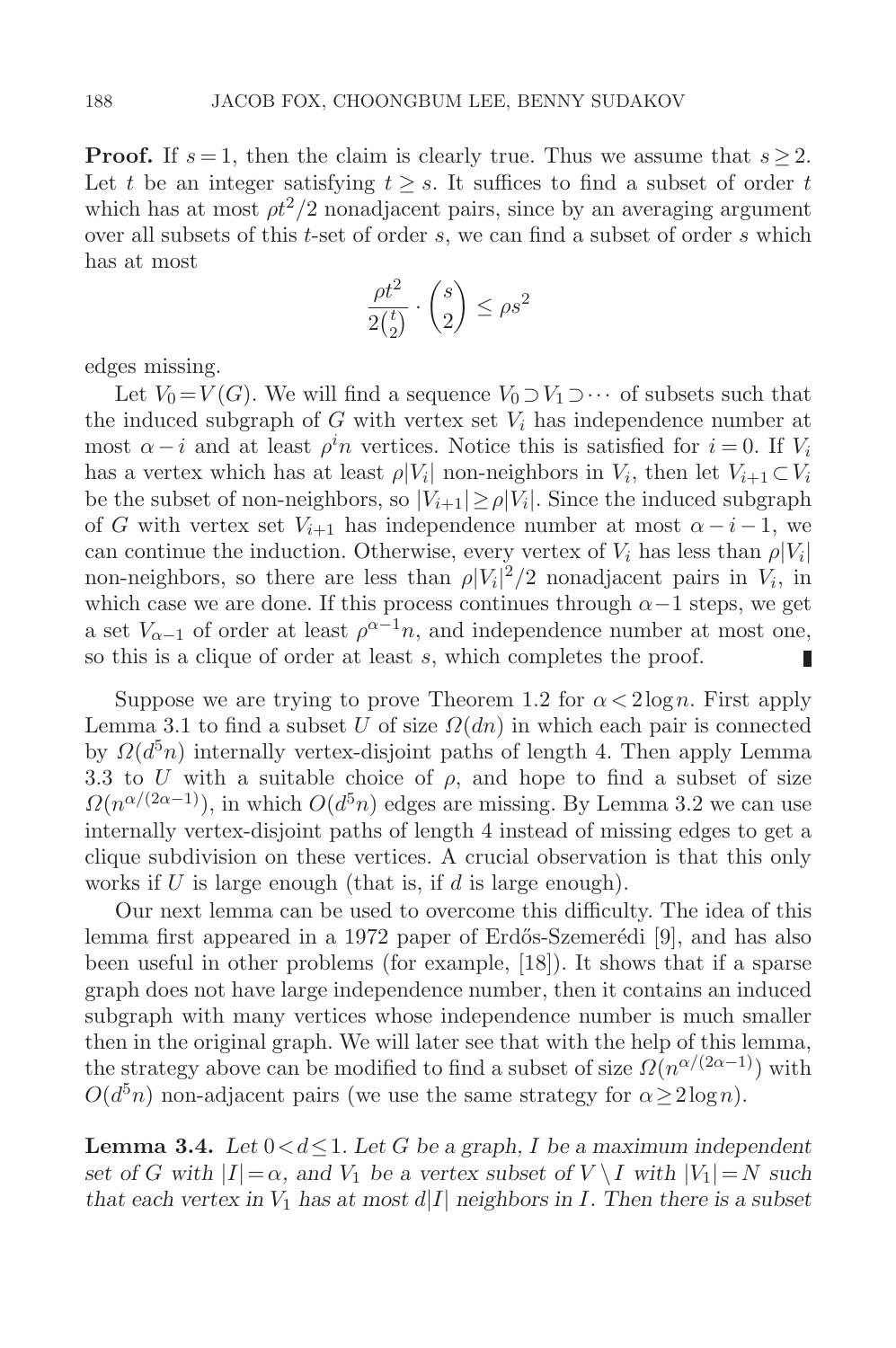$U \subset V_1$  with  $|U| \geq (\frac{e}{d})^{-d\alpha} N$  such that the induced subgraph of G with vertex<br>set U has independence number at most de *set* U *has independence number at most* dα*.*

**Proof.** For every vertex  $v \in V_1$  fix a subset of I of size  $|d|I|$  which contains all neighbors of  $v$  in  $I$ . Since the number of such subsets of  $I$  is at most  $\binom{|I|}{\lfloor d|I| \rfloor} \leq \left(\frac{e}{d}\right)^{d\alpha}$ , one of them contains neighborhoods of at least  $|V_1| \left(\frac{e}{d}\right)^{-d\alpha}$ vertices of  $V_1$ . Let  $U \subset V_1$  be the set of these vertices. We have that  $|U| \ge$  $\left(\frac{e}{d}\right)^{-d\alpha} N$ , and the number of vertices in I which have a neighbor in U is at most  $d|I|$ .

Note that all the vertices in  $I$  which do not have a neighbor in  $U$  can be added to an independent subset of  $U$  to make a larger independent set. Since I is an independent set of size  $\alpha$ , there are at least  $(1-d)\alpha$  such vertices. Moreover, since G has independence number at most  $\alpha$ , the induced subgraph of G on U has independence number at most  $d\alpha$ . П

#### **3.1. Outline of the proof**

We next outline the proof of Theorem 1.2, which gives a lower bound on  $\sigma(G)$  for a graph G with n vertices and independence number  $\alpha$ . The proof strategy depends on whether or not the graph G is dense.

When  $G$  is dense the proof splits into two cases, depending on the size of  $\alpha$  (see Lemma 4.1 in the next section). If  $\alpha < 2 \log n$ , then we apply Lemma 3.2 to obtain a large vertex subset U in which every pair of vertices in U are the endpoints of a large number of internally vertex-disjoint paths of length 4. We then apply Lemma 3.3 to obtain a subset  $S \subset U$  of large order s such that  $G[S]$  has few missing edges. The vertices of S form the vertices of a  $K_s$ -subdivision. Indeed, for every pair of adjacent vertices in S, we use the edges between them as paths, and for every pair of non-adjacent vertices, we use paths of length 4 between them. These paths can be chosen greedily using that each pair of vertices in  $S$  are the endpoints of many internally vertex-disjoint paths of length 4 and there are few missing edges within S. This completes the case  $\alpha \leq 2\log n$  of Lemma 4.1. If  $\alpha > 2\log n$ , using the fact G is dense, we apply Theorem 3.1 to obtain the desired large clique subdivision.

For sparse G we prove a lower bound on  $\sigma(G)$  in terms of the number n of vertices, the independence number  $\alpha = \alpha(G)$ , and the edge density d of  $G$  (see Lemma 4.3 in the next section). The proof is by induction on  $n$ , the base case  $n = 1$  being trivial. The cases  $d \leq n^{-1/4}$  or  $\alpha \geq n/16$  can be trivially verified, so we may suppose  $d>n^{-1/4}$  and  $\alpha < n/\overline{16}$ . One easily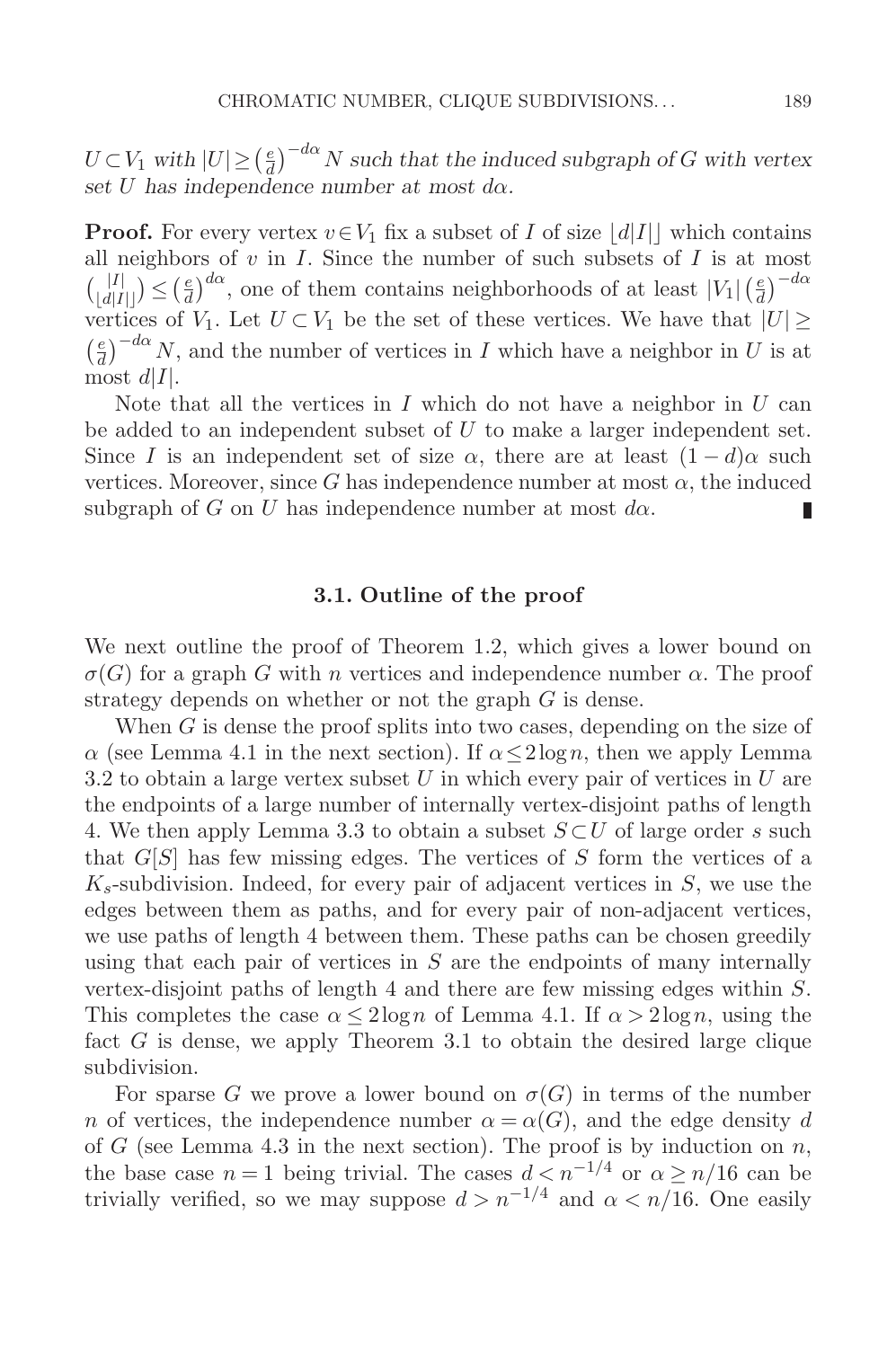finds an independent set I and a vertex subset  $V''$  which is disjoint from I with  $|V''| \geq n/8$  such that I is a maximum independent set in  $G[V'' \cup I]$  such that every vertex in  $V''$  has at most  $8d|I|$  neighbors in I. If  $G[V'']$  has edge density at most  $d/10$ , then, by the induction hypothesis,  $G[V'']$ , and hence G as well, contains a  $K_s$ -subdivision of the desired size. So we may suppose  $G[V'']$  has edge density at least  $d/10$ . Apply Lemma 3.2 to find a large subset  $V_1 \subset V''$  such that every pair of vertices in  $V_1$  are the endpoints of a large number of internally vertex-disjoint paths of length 4. Applying Lemma 3.4, we find a large subset  $U \subset V_1$  such that the independence number of  $G[V_1]$ is small. Finally, we then apply Lemma 3.3 to obtain a subset  $S \subset U$  of large order s such that  $G[S]$  has few missing edges. Just as in the dense case discussed above, the set S form the vertices of the desired  $K_s$ -subdivision.

## **4. Proof of Theorem 1.2**

In this section we prove Theorem 1.2 using the tools and the strategy we developed in the previous section. We separately consider two cases depending on the relation between the edge density d and the independence number  $\alpha$ of the graph. The following lemma establishes the case when the graph is dense.

**Lemma 4.1.** *Fix a constant*  $0 < c \leq 1$ *. The following holds for every graph* G with  $n \geq 10^{14}c^{-5}$  vertices, edge density d, and independence number  $\alpha$ .

- *(i)* If  $\alpha \leq 2\log n$  *and*  $d \geq c$ *, then*  $\sigma(G) \geq 10^{-6}c^{5/2}n^{\alpha/(2\alpha-1)}$ *.*
- *(ii)* If  $\alpha = a \log n$  for some  $a \ge 2$  and  $d \ge c/(a \log a)$ , then  $\sigma(G) \ge \sqrt{\frac{c}{600}} \sqrt{\frac{n}{a \log a}}$ .

**Proof.** (i) Given a graph G as in the statement of the lemma, since  $d^2n \geq$ 1600, we can apply Lemma 3.2 to get a vertex subset U of size  $dn/50$  such that every pair of vertices in U have at least  $10^{-9}d^5n$  internally vertexdisjoint paths of length 4 between them whose internal vertices lie in  $V \backslash U$ .

We may assume  $\alpha \geq 2$ , as otherwise  $\alpha = 1$ , G is a clique, and  $\sigma(G) = n$ . By applying Lemma 3.3 to U with  $\rho = (10^{-7}d^3n^{-1})^{1/(2\alpha-1)}$  (note that  $\rho < 1$ ), we find a vertex subset  $S \subset U$  of size

$$
s = \lceil \rho^{\alpha - 1} |U| \rceil = \left[ (10^{-7} d^3)^{(\alpha - 1)/(2\alpha - 1)} \cdot \frac{d}{50} \cdot n^{\alpha/(2\alpha - 1)} \right]
$$
  
\n
$$
\geq 10^{-6} d^{5/2} n^{\alpha/(2\alpha - 1)}
$$

with at most

$$
\rho s^2 \le 2\rho^{2\alpha - 1} |U|^2 = 2 \cdot 10^{-7} d^3 n^{-1} \cdot (dn/50)^2 \le 10^{-10} d^5 n,
$$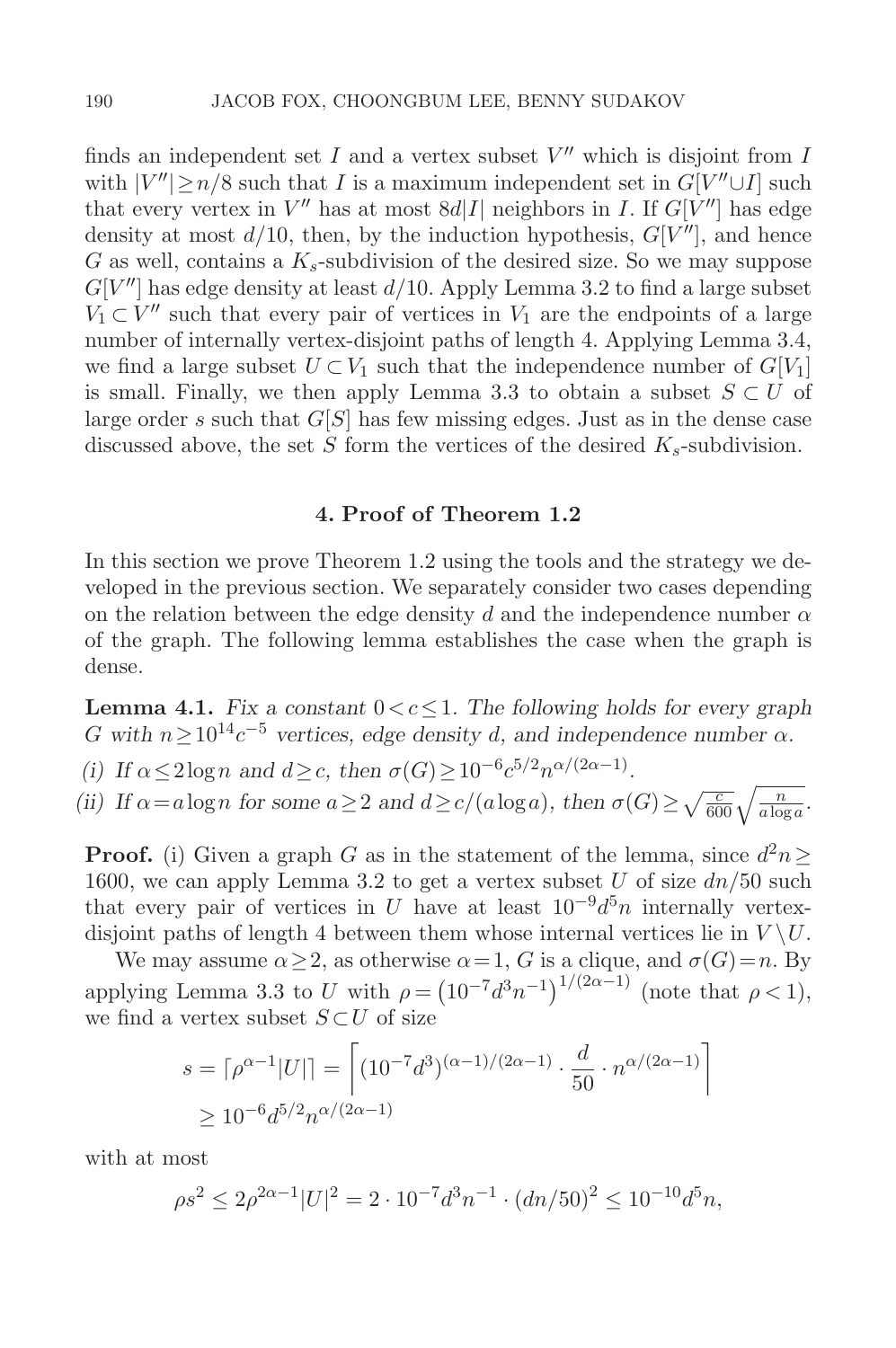nonadjacent pairs, where we used the fact that  $s^2 \leq 2\rho^{2\alpha-2} |U|^2$ , which follows from the inequality  $s \ge 10^{-6} d^{5/2} n^{\alpha/(2\alpha-1)} \ge 10^{-6} d^{5/2} n^{1/2} \ge 10$  (recall that  $n>10^{14}c^{-5}$ ).

We claim that the vertices of S form the vertices of a  $K_s$ -subdivision. For every pair of adjacent vertices in  $S$ , we use the edges between them as paths, and for every pair of non-adjacent vertices, we use paths of length 4 between them. Since the number of non-adjacent pairs of vertices is at most  $10^{-10}d^5n$ , and each such pair has at least  $10^{-9}d^5n \geq 3 \cdot 10^{-10}d^5n$  internally vertex-disjoint paths of length 4 connecting them which uses only vertices from  $V \setminus S$  as internal vertices, we can greedily pick one path for each nonadjacent pair to construct a  $K_s$ -subdivision. Indeed, note that the use of a certain path of length 4 can destroy at most 3 other such paths for each other non-adjacent pair since they have disjoint interiors.

(ii) Since  $d \geq c/(a \log a)$ , the total number of edges in the graph is

$$
d\binom{n}{2} \ge \frac{c(n-1)}{2a\log a}n.
$$

Therefore by Theorem 3.1, we can find a  $K_s$ -subdivision for s satisfying

$$
s \ge \sqrt{\frac{c(n-1)}{512a\log a}} \ge \sqrt{\frac{c}{600}}\sqrt{\frac{n}{a\log a}}.
$$

Let  $f(n, \alpha, d)$  be the maximum t such that every graph G on n vertices with independence number at most  $\alpha$  and edge density d contains a  $K_t$ subdivision. First note that by Turán's theorem, we have a lower bound on d in terms of  $\alpha$ .

**Proposition 4.2.** *Let* G *be a graph with* n *vertices, edge density* d*, and independence number*  $\alpha$ *. If*  $\alpha \leq n/2$ *, then*  $d \geq 1/(2\alpha)$ *.* 

**Proof.** By Turán's theorem and convexity of the function  $g(x) = \begin{pmatrix} x \\ 2 \end{pmatrix}$ , we know  $d\binom{n}{2} \geq \alpha \binom{n}{2} = n(n/\alpha - 1)/2$ , from which it follows the  $\binom{\alpha}{2} = n(n/\alpha - 1)/2$ , from which it follows that  $d \geq \frac{(n/\alpha-1)}{n-1} \geq \frac{1}{2\alpha}.$ П

The next lemma establishes a good bound on  $f(n, \alpha, d)$  when d is small (depending on  $\alpha$ ). This can be used to handle the remaining case of the proof of Theorem 1.2.

**Lemma 4.3.** *Let* G *be a graph with* n *vertices, edge density* d*, and independence number*  $\alpha$ *. If*  $\alpha \leq n/2$ *,*  $d \leq 10^{-20}$ *, and*  $d\alpha \log(1/d) \leq (\log n)/100$ *, then we have*  $f(n, \alpha, d) \geq (1/50)d^4n^{\frac{1}{2} + \frac{1}{40d\alpha}}$ .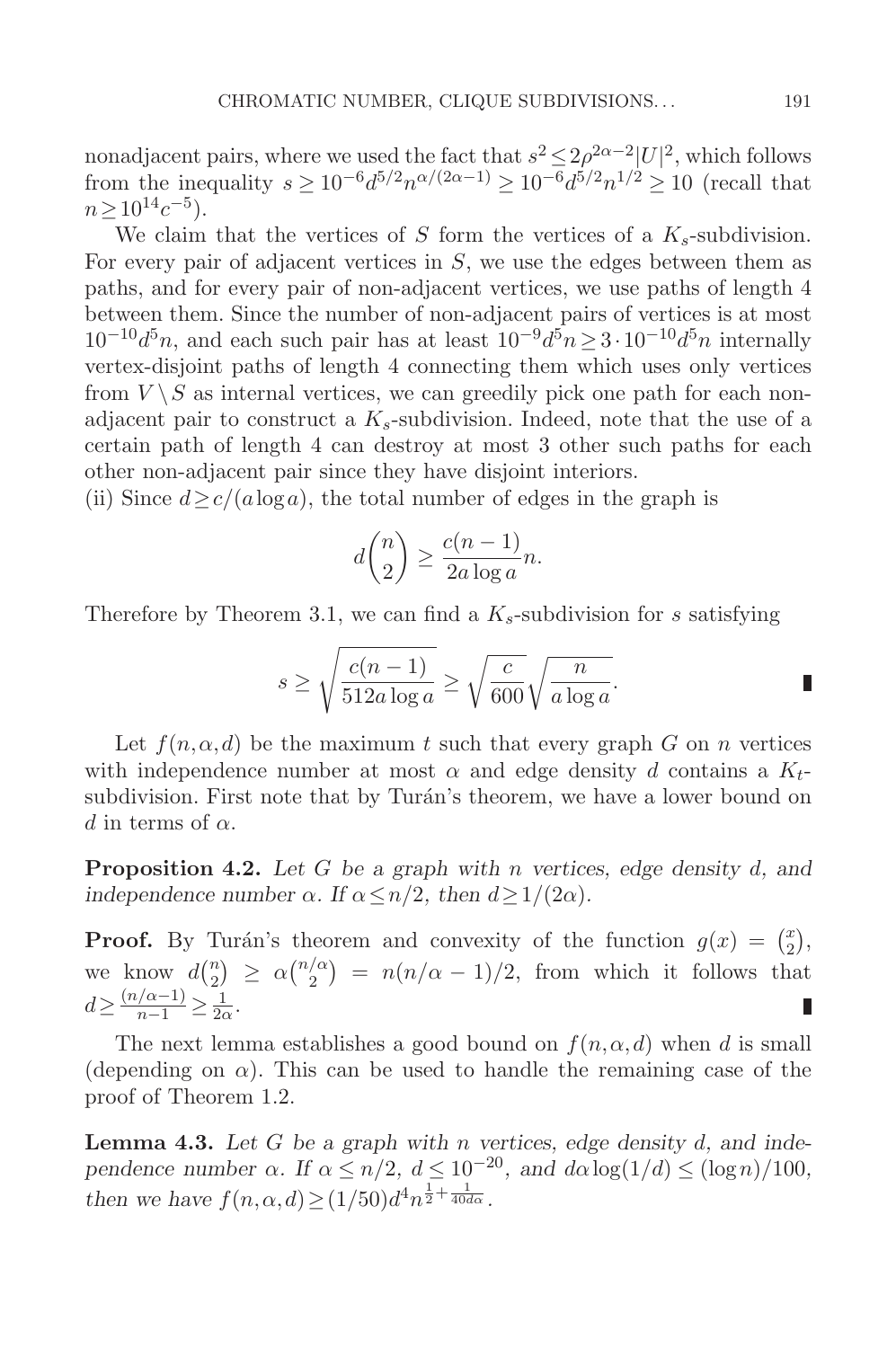**Proof.** The proof is by induction on n. Note that by  $\alpha \leq n/2$  and Proposition 4.2, we have  $d \geq 1/(2\alpha)$ . Thus we only need to consider the range  $1/(2\alpha)\leq d\leq 1$ .

We first verify some initial cases. Namely, we prove that if either  $d < n^{-1/4}$ or  $\alpha > n/16$  holds, then the bound  $f(n, \alpha, d) \geq (1/50)d^4n^{\frac{1}{2} + \frac{1}{40d\alpha}}$  is true.

If  $d < n^{-1/4}$ , then by the fact  $d > 1/(2\alpha)$  we have

$$
(1/50)d^4n^{\frac{1}{2} + \frac{1}{40d\alpha}} \le n^{-1}n^{\frac{1}{2} + \frac{1}{20}} \le 1.
$$

Therefore the statement is true in this case by the trivial bound  $f(n, \alpha, d) \geq 1$ . From now on, we may assume that  $d \geq n^{-1/4}$ , from which it follows that  $n > d^{-4} > 10^{80}$ .

If  $\alpha > n/16$  and  $d \geq n^{-1/4}$ , then by applying Theorem 3.1 we can find a clique subdivision of order at least

$$
\sqrt{d\binom{n}{2}/256n} = \sqrt{\frac{d(n-1)}{512}} \ge \sqrt{\frac{dn}{600}}.
$$

We claim that this is larger than  $(1/50)d^4n^{\frac{1}{2}+\frac{1}{40d\alpha}}$ . Indeed, it suffices to show that  $(1/50)d^4n^{\frac{1}{40d\alpha}} \leq \sqrt{d/600}$ , which is implied by

$$
d^{7/2}n^{\frac{1}{40d\alpha}} \le 2.
$$

In the range  $n^{-1/4} \leq d \leq 1$  with  $\alpha > n/16$ , the left-hand side is an increasing function of d and hence maximized at  $d=1$ . When  $d=1$  we have  $d^{7/2}n^{\frac{1}{40d\alpha}} \leq$  $n^{\frac{2}{5n}}$  < 2. This finishes the proof of the initial cases.

Now assume that some  $n$  is given and the lemma has been proved for all smaller values of  $n$ . By the observations above, we may also assume that  $d \geq 1/(2\alpha)$ ,  $\alpha \leq n/16$ , and  $d \geq n^{-1/4}$ , which implies  $n \geq 10^{80}$ . Let G be a graph on  $n$  vertices with edge density  $d$ , and independence number at most  $\alpha$ . Let  $V' \subset V(G)$  be the set of vertices of degree at most  $2dn$ , so  $|V'| \geq n/2$ .

Let  $I$  be a maximum independent set in the induced subgraph of  $G$  with vertex set V'. Note that  $|I| \leq \alpha$ . Let  $X \subset V'$  be the set of vertices with at least 8d|I| neighbors in I, and let  $V'' = V' \setminus (X \cup I)$ . Then by counting the number of edges incident to vertices of  $I$  in two different ways, we get

$$
|X| \cdot 8d|I| \le |I| \cdot 2dn,
$$

from which we get the bound  $|X| \le n/4$ . Therefore, we get  $|V''| \ge |V'| - |X| |I| \ge n/8$ . Let  $n' = |V''| \ge n/8$ , and let d' be the edge density and  $\alpha'$  be the independence number, respectively, of the graph  $G[V'']$ . Note that  $\alpha' \leq \alpha$ .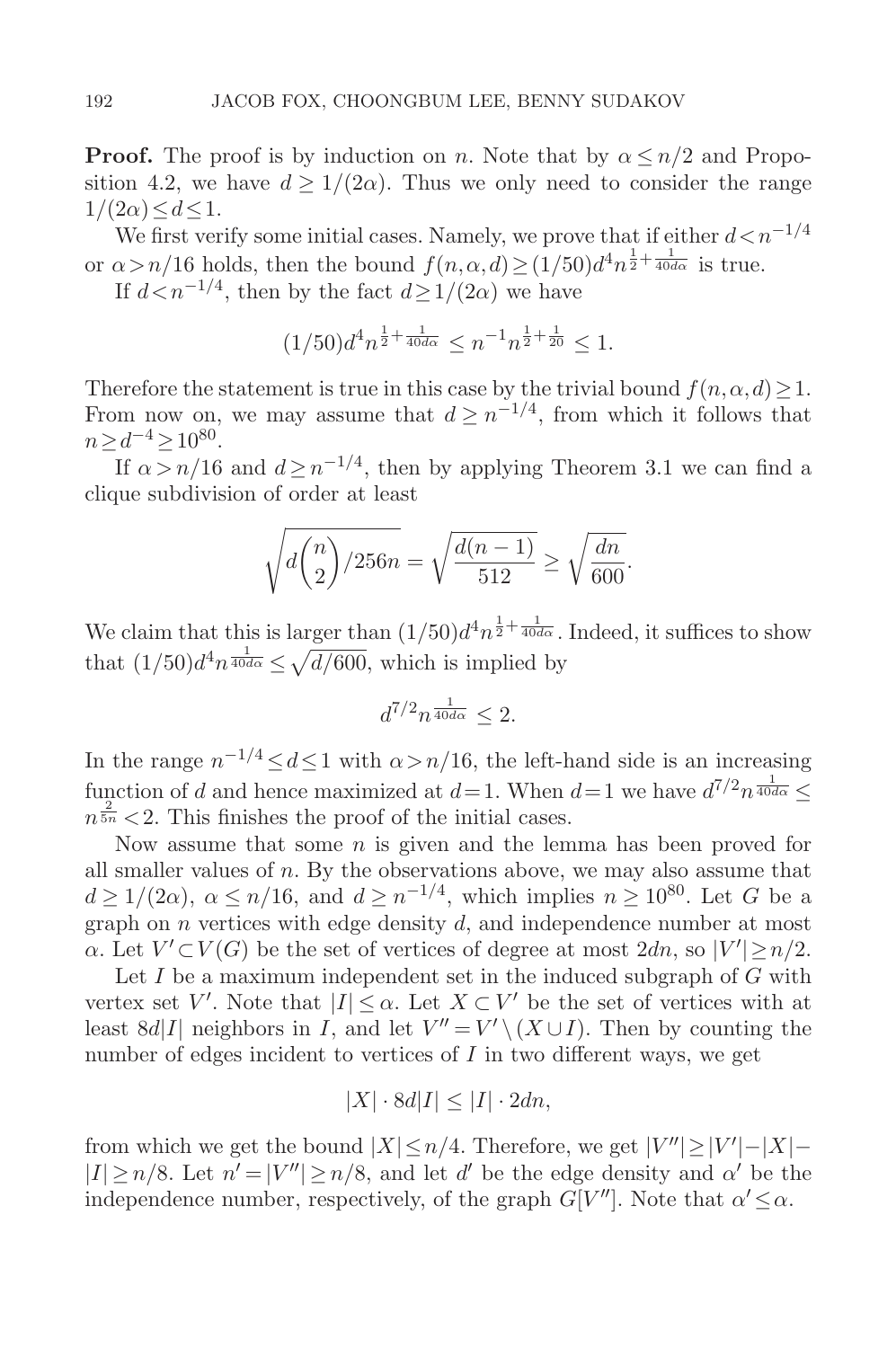**Case 1:**  $d' \leq d/10$ .

We want to apply the inductive hypothesis in this case. We first show that the new parameters  $n', d', \alpha'$  satisfy all the imposed conditions. First we have  $\alpha' \leq \alpha \leq n/16 \leq n'/2$ , and second  $d' \leq d \leq 10^{-20}$ . Finally, since  $t \log(1/t)$ is increasing for  $t \leq e^{-1}$ ,

$$
d'\alpha'\log(1/d') \le \frac{d}{10}\alpha\log(10/d) \le \frac{d\alpha\log(1/d)}{2} \le \frac{\log n}{200} \le \frac{\log(n')}{100}.
$$

Thus we can use the induction bound

$$
\sigma(G) \ge f(n', \alpha', d') \ge \frac{1}{50} (d')^4 (n')^{\frac{1}{2} + \frac{1}{40d'\alpha'}}.
$$

Let  $d' = qd$ , so  $q \leq 1/10$ . As  $\alpha' \leq \alpha$  note that

$$
f(n', \alpha', d') \ge \frac{1}{50} (d')^4 (n')^{\frac{1}{2} + \frac{1}{40d'\alpha'}} \ge \frac{1}{50} (d^4 n^{\frac{1}{2} + \frac{1}{40d\alpha}}) (q^4 n^{\frac{1}{40d\alpha}(\frac{1}{q}-1)}/8)
$$
  
= 
$$
\frac{1}{400} (d^4 n^{\frac{1}{2} + \frac{1}{40d\alpha}}) (e^{\frac{\log n}{40d\alpha}(\frac{1}{q}-1) - 4\log(\frac{1}{q})}).
$$

Since  $40d\alpha \leq d\alpha \log(1/d) \leq \log n/100$ , we have that  $\frac{\log n}{40d\alpha}(\frac{1}{q}-1)-4\log(\frac{1}{q}) \geq 100(\frac{1}{q}+1)-4\log(\frac{1}{q})$  $100(\frac{1}{q}-1)-4\log(\frac{1}{q})$  and the right-hand side of the above displayed inequality is minimized when q is maximized. By using  $q \leq 1/10$  we see that

$$
\sigma(G) \ge f(n', \alpha', d') \ge d^4 n^{\frac{1}{2} + \frac{1}{40d\alpha}}.
$$

**Case 2:**  $d' > d/10$ .

Note that by the inequalities  $d > n^{-1/4}$  and  $n > 10^{80}$ , we have

$$
(d')^2 n' \ge d^2 n / 800 \ge n^{1/2} / 800 \ge 1600.
$$

Therefore we can apply Lemma 3.2 to  $G[V'']$  and find a subset  $V_1 \subset V''$  with  $|V_1| \ge d'n'/50 \ge dn/4000$  and the property that every pair of vertices in  $V_1$ <br>has at locat  $10^{-9} (d')^5 n' > 10^{-15} d^5 n$  internally vertex disjoint paths of locath has at least  $10^{-9} (d')^5 n' \ge 10^{-15} d^5 n$  internally vertex-disjoint paths of length 4 between them, which only use vertices in  $V''\backslash V_1$ . Then by Lemma 3.4, we get a subset  $U \subset V_1$  with (note that  $d \leq 10^{-20}$  and  $d\alpha \geq 1/2$ )

$$
|U| \ge \left(\frac{e}{8d}\right)^{-8d\alpha} |V_1| \ge \left(\frac{e}{8d}\right)^{-8d\alpha} \frac{dn}{4000} \ge e^{-15d\alpha \log(1/d)} n = d^{15d\alpha} n
$$

such that the induced subgraph of  $G$  with vertex set  $U$  has independence number at most  $\beta := |8d\alpha| \geq 4$ . Redefine U as an arbitrary subset of size  $u = \lfloor e^{-15d\alpha\log(1/d)}n \rfloor$ . Note that  $u \geq e^{-15d\alpha\log(1/d)}n/2$  since  $d\alpha\log(1/d) \leq$  $(\log n)/100$ .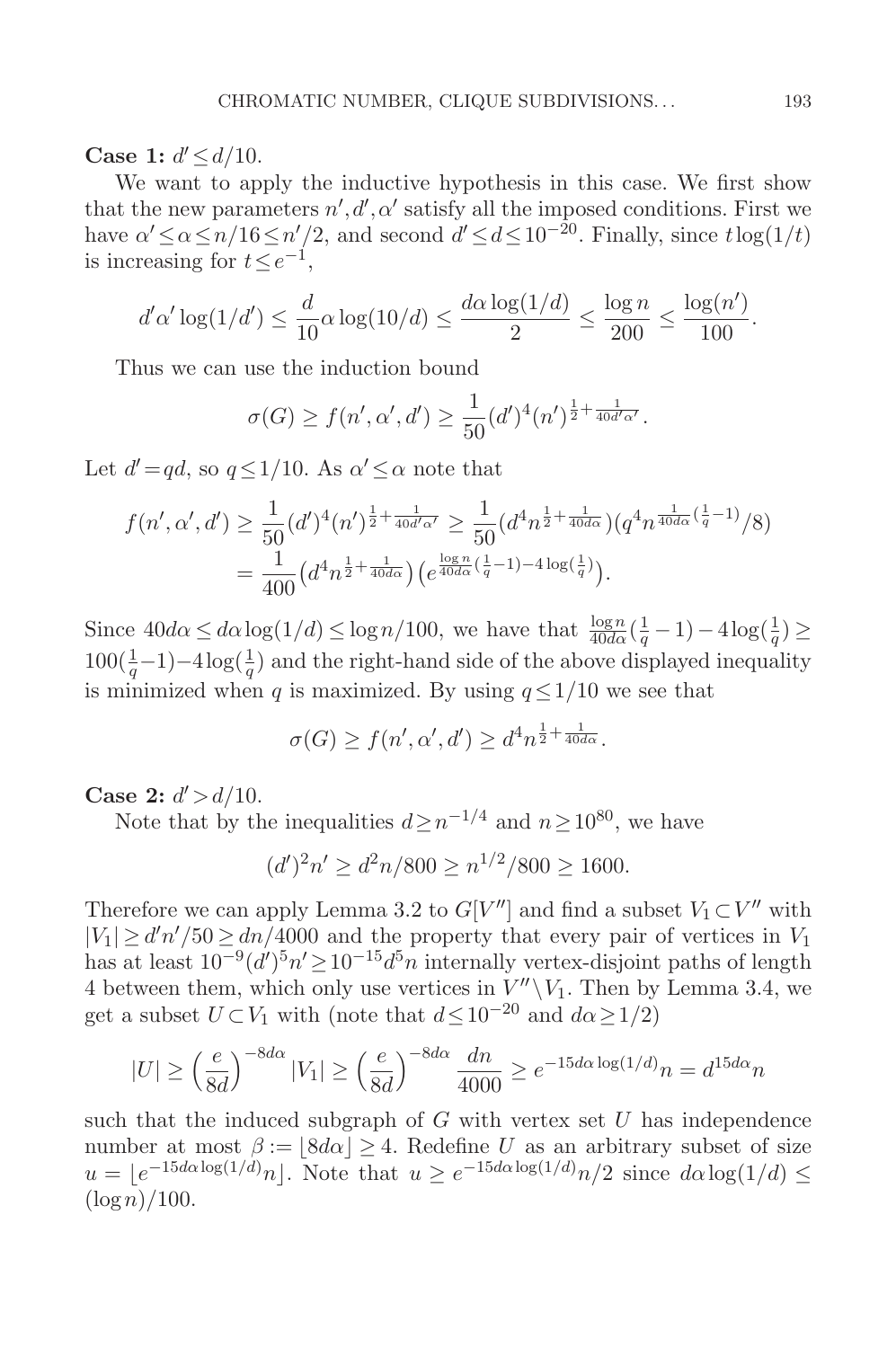Let  $\rho = (d^{(6-30d\alpha)}n^{-1})^{1/(2\beta-1)}$ . We have  $\rho < 1$  from  $d \leq 1$ ,  $d\alpha \log(1/d) \leq$  $(\log n)/100$ , and  $\beta > 4$ , since

$$
\rho^{2\beta - 1} = d^{(6-30d\alpha)}n^{-1} \le d^{-30d\alpha}n^{-1} = e^{30d\alpha \log(1/d)}n^{-1} \le n^{3/10} \cdot n^{-1} < 1.
$$

By applying Lemma 3.3 with this value of  $\rho$  to the graph  $G[U]$ , we get a subset S of size  $s := [\rho^{\beta-1}u]$  with at most  $\rho s^2$  non-adjacent pairs. Note that if  $s = 1$ , then S contains no non-adjacent pairs, and if  $s > 2$ , then S contains at most  $\rho s^2 \leq 4\rho^{2\beta-1}u^2$  non-adjacent pairs. In any case, S has at most  $4\rho^{2\beta-1}u^2$  non-adjacent pairs. By definition,  $\beta = |8d\alpha| > 8d\alpha - 1$  and therefore  $15d\alpha \leq 2\beta + 2$ . Thus, the number of vertices in S is at least

$$
s \ge \rho^{\beta - 1} u \ge (d^{(6-30d\alpha)} n^{-1})^{(\beta - 1)/(2\beta - 1)} \cdot (d^{15d\alpha} n/2)
$$
  
=  $\frac{1}{2} d^{\frac{6\beta - 6 + 15d\alpha}{2\beta - 1}} n^{\frac{1}{2} + \frac{1}{2(2\beta - 1)}} \ge \frac{1}{2} d^4 n^{\frac{1}{2} + \frac{1}{40d\alpha}}$ 

and the number of non-adjacent pairs in S is at most

$$
\rho s^2 \le 4\rho^{2\beta - 1} u^2 \le 4(d^{6 - 30d\alpha} n^{-1})(d^{30d\alpha} n^2) = 4d^6 n.
$$

The vertices of S form the vertices of a  $K_s$ -subdivision, where we use the edges between them as paths, and for the pairs in  $S$  that are not adjacent, we use paths of length 4 between them. We can greedily pick these paths of length 4 as there are at most  $4d^{6}n$  edges missing, and each pair of vertices have  $10^{-15}d^5n\geq 3\cdot 4d^6n$  internally vertex-disjoint paths of length 4 between them, where we used the fact that  $d \leq 10^{-20}$ . This completes the proof.

Note that the lemma above is no longer true if we completely remove the restriction  $\alpha \leq n/2$ . For example, if  $\alpha = n-1$ , then we can have  $d = 1/\binom{n}{2}$ , for which we have  $d^4n^{1/2+1/(40d\alpha)} \gg n$ . The conclusion of the lemma is clearly impossible in this case since the total number of vertices is  $n$ .

The proof of Theorem 1.2 easily follows from the two lemmas above.

**Proof of Theorem 1.2.** Let  $G$  be a graph with  $n$  vertices, edge density d, and independence number  $\alpha$ . Let  $c = 10^{-20}$  and  $c_1 = c_2 = c' = 10^{-114}$ . If  $n \leq 10^{14}c^{-5} = 10^{114}$ , then we have  $\sigma(G) \geq 1 \geq c'n$ . Thus we assume that  $n>10^{14}c^{-5}$ .

Case 1:  $\alpha \leq 2 \log n$ .

If  $d \geq c$ , then by the first part of Lemma 4.1 we have  $\sigma(G)$  $(10^{-6}c^{5/2})n^{\alpha/(2\alpha-1)} \geq c'n^{\alpha/(2\alpha-1)}.$ 

On the other hand if  $d \leq c$ , then we have  $d\alpha \log(1/d) \leq (\log n)/1000$  and  $\alpha \leq 2 \log n \leq n/2$ . Lemma 4.3 therefore implies

$$
\sigma(G) \ge \frac{1}{50} d^4 n^{\frac{1}{2} + \frac{1}{40d\alpha}}.
$$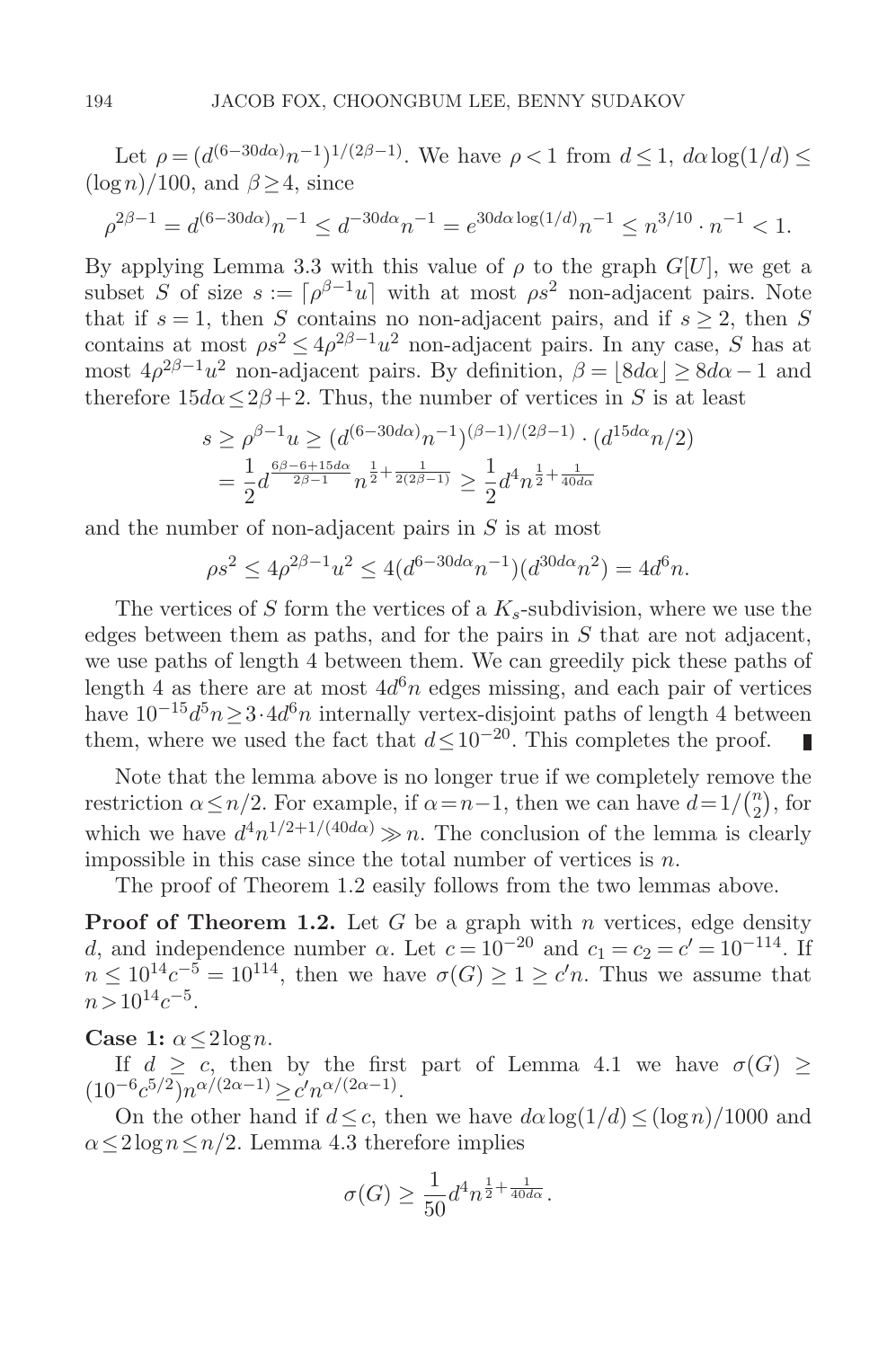From the inequality  $d\alpha \log(1/d) \leq (\log n)/1000$ , we have  $d^4n^{1/(80d\alpha)} =$  $e^{-4\log(1/d) + (\log n)/(80d\alpha)} \ge e^{-4\log(1/d) + (25/2)\log(1/d)} > 1$ , and thus the above is at least

$$
\frac{n^{\frac{1}{2} + \frac{1}{80d\alpha}}}{50} \ge \frac{n^{\frac{1}{2} + \frac{1}{\alpha}}}{50} \ge \frac{n^{\frac{\alpha}{2\alpha - 1}}}{50} \ge c' n^{\alpha/(2\alpha - 1)}.
$$

**Case 2:**  $\alpha = a \log n$  for some  $a > 2$ .

If  $d \ge \frac{c}{a \log a}$ , then by the second part of Lemma 4.1 we have

$$
\sigma(G) \ge \sqrt{\frac{c}{600}} \sqrt{\frac{n}{a \log a}} \ge c' \sqrt{\frac{n}{a \log a}}.
$$

Thus we may assume that  $d \leq \frac{c}{a \log a}$ . If  $\alpha > n/2$ , then  $a > n/(2 \log n)$  and thus  $c' \sqrt{n/(a \log a)} < 1$ . Therefore we trivially have  $\sigma(G) \geq 1 > c' \sqrt{n/(a \log a)}$ in this case.

Otherwise,  $\alpha \leq n/2$  and  $d \leq \frac{c}{a \log a} \leq c$  since  $a \geq 2$ . We also have  $d\alpha \log(1/d) \leq (\log n)/100$ . Indeed, as  $t \log(1/t)$  is increasing for  $t \leq e^{-1}$ , to verify this inequality one can substitute  $d = \frac{c}{a \log a}$  and  $\alpha = a \log n$ . By Lemma 4.3,

$$
\sigma(G) \ge \frac{1}{50} d^4 n^{\frac{1}{2} + \frac{1}{40d\alpha}}.
$$

Note that as in Case 1 we have  $d^4n^{1/(80d\alpha)} = e^{-4\log(1/d) + \log n/(80d\alpha)} > 1$ , and thus the above is at least

$$
\frac{n^{\frac{1}{2} + \frac{1}{80d\alpha}}}{50} \ge \frac{n^{\frac{1}{2}}}{50} \ge c' \sqrt{\frac{n}{a \log a}}.
$$

#### **5. Concluding Remarks**

In this paper we established the conjecture of Erdős and Fajtlowicz that  $\frac{\chi(G)}{\sigma(G)} \leq \frac{\tilde{C}n^{1/2}}{\log n}$  for every graph G on n vertices. The main part of the proof is<br>Theorem 1.2, which gives a lower bound on  $f(n, \alpha)$ , the minimum of  $\sigma(G)$ Theorem 1.2, which gives a lower bound on  $f(n, \alpha)$ , the minimum of  $\sigma(G)$ over all graphs G on n vertices with  $\alpha(G) \leq \alpha$ . It would be interesting to determine the order of growth of  $f(n, \alpha)$ . As remarked in the introduction, determining  $f(n, \alpha)$  is equivalent to the following Ramsey-type problem. Determine the minimum n for which every red-blue edge-coloring of  $K_n$ contains a red subdivision of  $K_s$  or a blue  $K_{\alpha+1}$ .

Theorem 1.2 and the remarks afterwards determines the order of growth of  $f(n,\alpha)$  for  $\alpha = 2$  and  $\alpha = \Theta(\log n)$ . We conjecture that the lower bound  $f(n,\alpha) \geq c_1 n^{\frac{\alpha}{2\alpha-1}}$  is tight up to a constant factor also for all  $\alpha < 2\log n$ .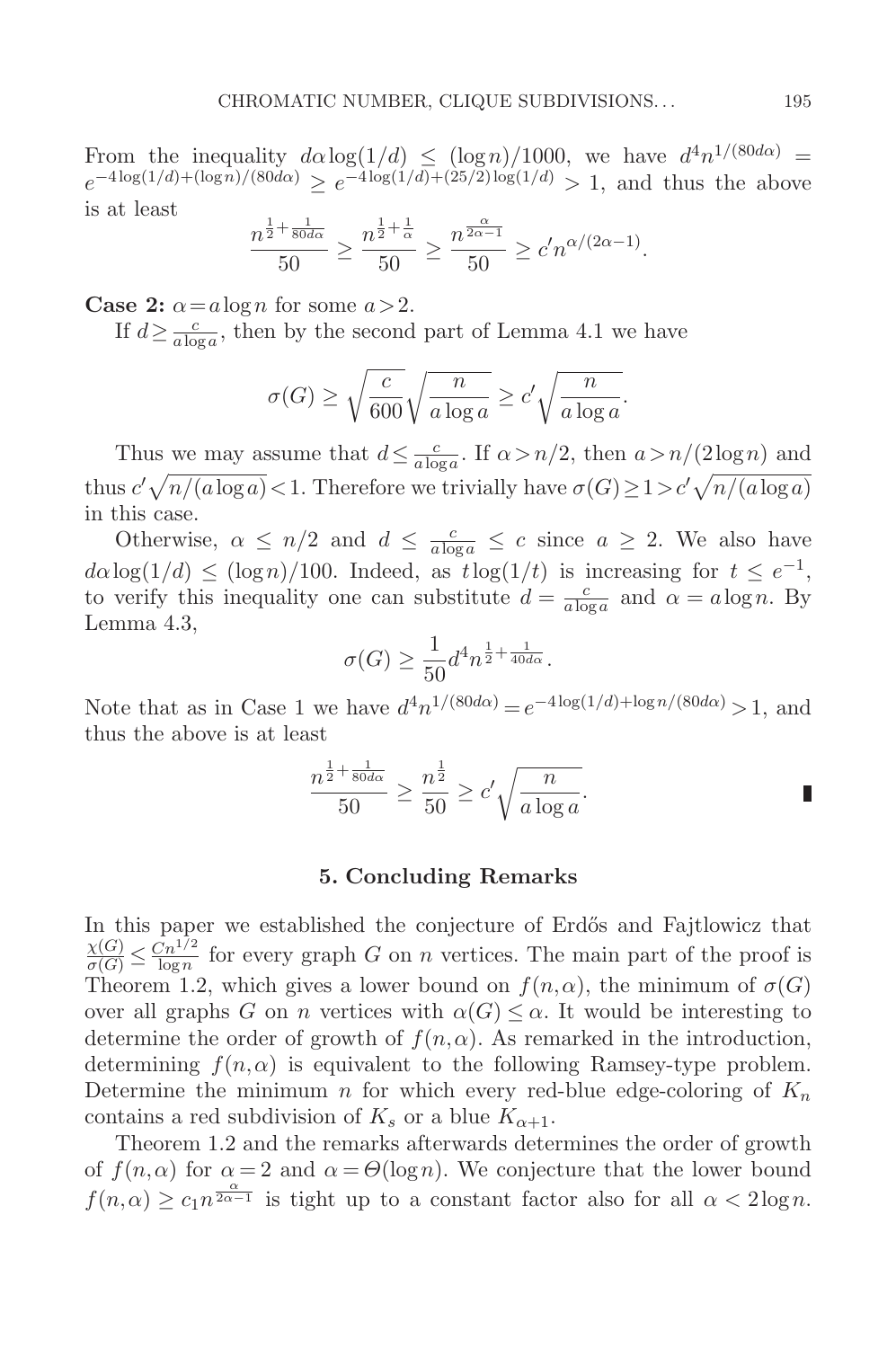As in the case  $\alpha = 2$ , to prove such a result it would be sufficient to find a  $K_{\alpha+1}$ -free graph G on n vertices in which every subset of order  $C_n^{\frac{\alpha}{2\alpha-1}}$ contains at least  $n$  edges. Then the complement of  $G$  will have independence number at most  $\alpha$  and no clique subdivision of order  $Cn^{\frac{\alpha}{2\alpha-1}}$  (the proof is as in the case  $\alpha = 2$ , see the introduction). A potential source of such graphs G are  $(n, d, \lambda)$ -graphs, introduced by Alon. An  $(n, d, \lambda)$ -graph is a d-regular graph on n vertices for which  $\lambda$  is the second largest in absolute value eigenvalue of its adjacency matrix. An  $(n, d, \lambda)$ -graph G which is  $K_{\alpha+1}$ -free with  $d = \Omega\left(n^{1-\frac{1}{2\alpha-1}}\right)$  and  $\lambda = O\left(\sqrt{d}\right)$  would satisfy the desired property by the expander mixing lemma (see, e.g., Theorem 2.11 in the survey [15]). It is worth mentioning that this would be up to a constant factor the densest (n, d,  $\lambda$ )-graph with  $\lambda = O(\sqrt{d})$  which is  $K_{\alpha+1}$ -free (see, e.g., Theorem 4.10 of [15]). The construction of Alon [1] in the case  $\alpha = 2$  is the only known example of such graphs. We think it would be quite interesting to find examples for larger  $\alpha$ , which would have other applications as well.

We make the following conjecture on the order of the largest clique subdivision which one can find in a graph with chromatic number  $k$ .

**Conjecture 5.1.** There is a constant  $c > 0$  such that every graph G with chromatic number  $\chi(G) = k$  satisfies  $\sigma(G) \geq c \sqrt{k \log k}$ .

The bound in Conjecture 5.1 would be best possible by considering a random graph of order  $O(k \log k)$ . Recall the result of of Bollobás and Thomason [5] and Komlós and Szemerédi [13] which says that every graph  $G$  of average degree d satisfies  $\sigma(G) = \Omega(\sqrt{d})$ . This is enough to imply the bound  $\sigma(G) = \Omega(\sqrt{k})$  for G with  $\chi(G) = k$ , but not the extra logarithmic factor. Much of the techniques developed in this paper to solve Theorem 1.1 are most useful in rather dense graphs. These techniques do not appear sufficient to solve Conjecture 5.1, as in this conjecture one needs to handle clique subdivisions in rather sparse graphs.

**Acknowledgments.** We would like to thank Noga Alon for helpful discussions. We would also like to thank the two anonymous referees for their valuable comments.

## **References**

- [1] N. Alon: Explicit Ramsey graphs and orthonormal labelings, Electron. J. Combin. **1** (1994), R12.
- [2] N. Alon, M. Krivelevich and B. Sudakov: Turan numbers of bipartite graphs and related Ramsey-type questions, Combinatorics, Probability and Computing **12** (2003), 477–494.